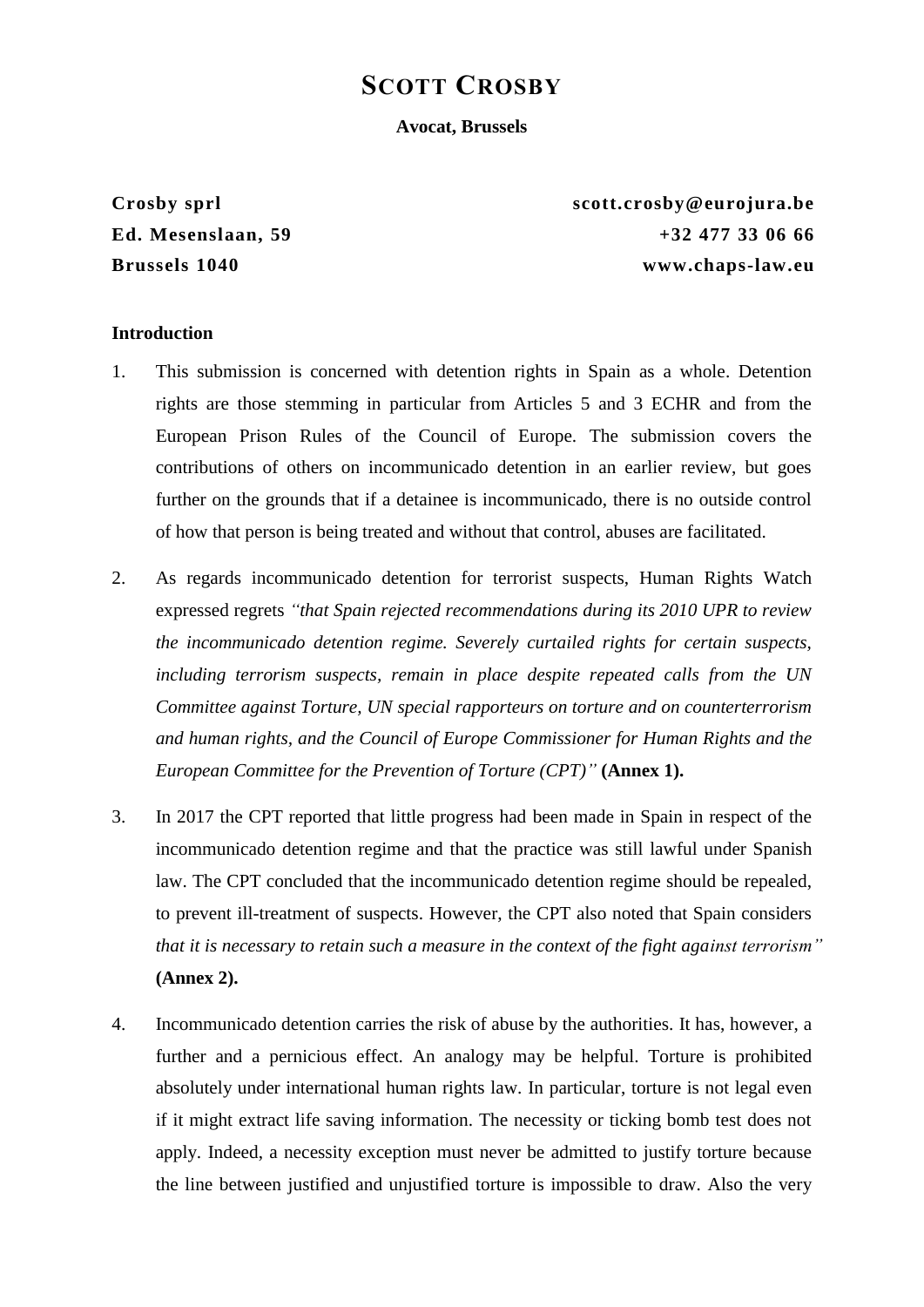act of allowing torture, even in limited circumstances, recognises the utility of torture and this recognition would encourage and even hasten its use in much broader circumstances. Exceptions would thus destroy the norm.

- 5. Returning to pre-trial detention, incommunicado detention is unlawful under the ECHR and the ICCPR, being incompatible with respect for dignity and the right to be treated humanely. Thus, one purpose of prison visits from the outside is to ensure that the detainee is being properly treated, and if not to raise the alarm or take the appropriate steps. This control is indispensable. Where incommunicado detention is allowed, it is likely that other violations, including torture, will be committed. Again, exceptions would destroy the norm.
- 6. Since Spain does allow incommunicado detention, the question is whether or not this departure from international human rights standards, masks and/or leads to other violations of detention and related rights. If so recommendations for change beyond the incommunicado regime would seem appropriate.

## **Article 5 Cases against Spain before the ECtHR**

- 7. The following cases against Spain for infringement of Article 5 ECHR are reported:
	- i) *Drozd & Janousek v France and Spain*, 26 June 1992 (no violation);
	- ii) *Scott v Spain*, 18 December 1996 (violation)
	- iii) *Riera Blume v Spain*, 14 October 1999 (violation)
	- iv) *Dacosta Silva v Spain*, 2 November 2006 (violation)
	- v) *Mangouras v Spain*, 28 September 2010 (no violation) GC
	- vi) *Del Rio Prada v Spain*, 21 October 2013 (violation) GC.
- 8. Of the six cases reported four resulted in a finding that Article 5 had been violated. One of these cases, the most recent, was decided by the Grand Chamber (GC). Spain thus has a record of violating Article 5 since 1996. Both the most recent cases have gone to the Grand Chamber.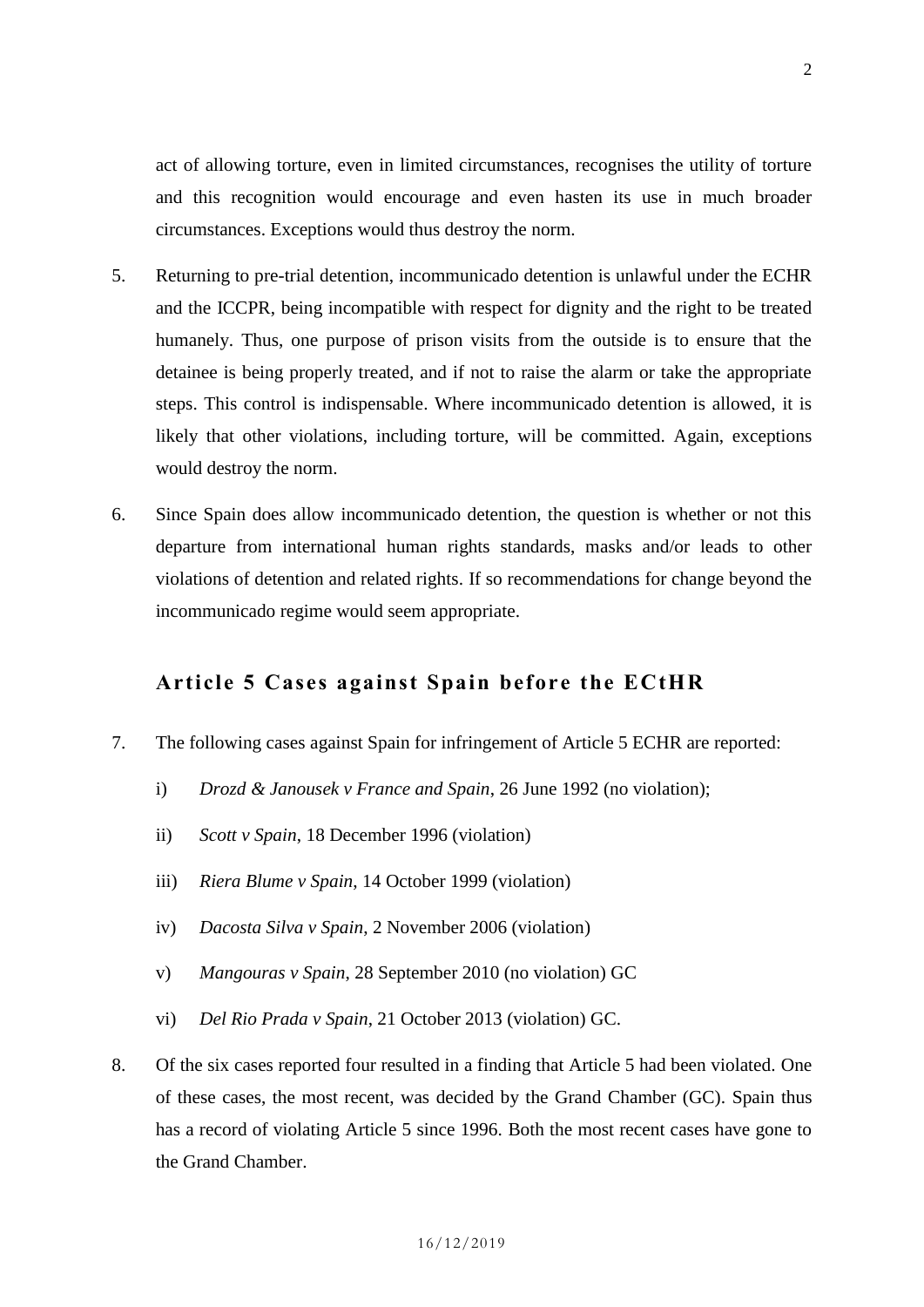## **Del Rio Prada**

- 9. This case is particularly relevant. The Applicant had served her sentence for various lawful convictions and was due for release. However, following a retrospective change in the case law of the Supreme Court, she was detained for almost a further nine years, according to the ECtHR. The Applicant's detention beyond her release date was found to be unlawful in terms of Article 5(1) of the Convention. Substantial damages were awarded.
- 10. In that case there was a manifest and total disregard for the rights of the individual's right to release after serving a lawfully imposed sentence. The cases examined below go to the right to liberty of non-convicted detainees. The disregard for the rights of the individual remains constant throughout, however.

## **Illustrative cases reported by Fair Trials International**

- 11. Note that the case studies and the FTI comment below are edited versions of passages in a report published by FTI in 2011 commenting on the European Commission's Green Paper on Pre-trial Detention. Unedited quoted passages are in italics. The FTI Report is available at **Annex 3**
- 12. By way of introduction FTI states in the above report that its *"cases regularly demonstrate the damaging impact of excessive pre-trial detention. (…). In over 10% of (...)* cases our clients complained about excessive time between charge and trial. **By far** *the most complaints about this were received from clients who had been arrested in Spain. 40% of the clients who cited issues surrounding pre-trial detention complained that there was excess time between reviews, while 20% said that no reasons were given when they were refused release pending trial. Almost a third of our clients who have been arrested in the EU complained about being denied access to a lawyer at the pretrial stage. FTI receives the most complaints about denial of access to a lawyer from clients in France, Greece and Spain"* (our emphasis).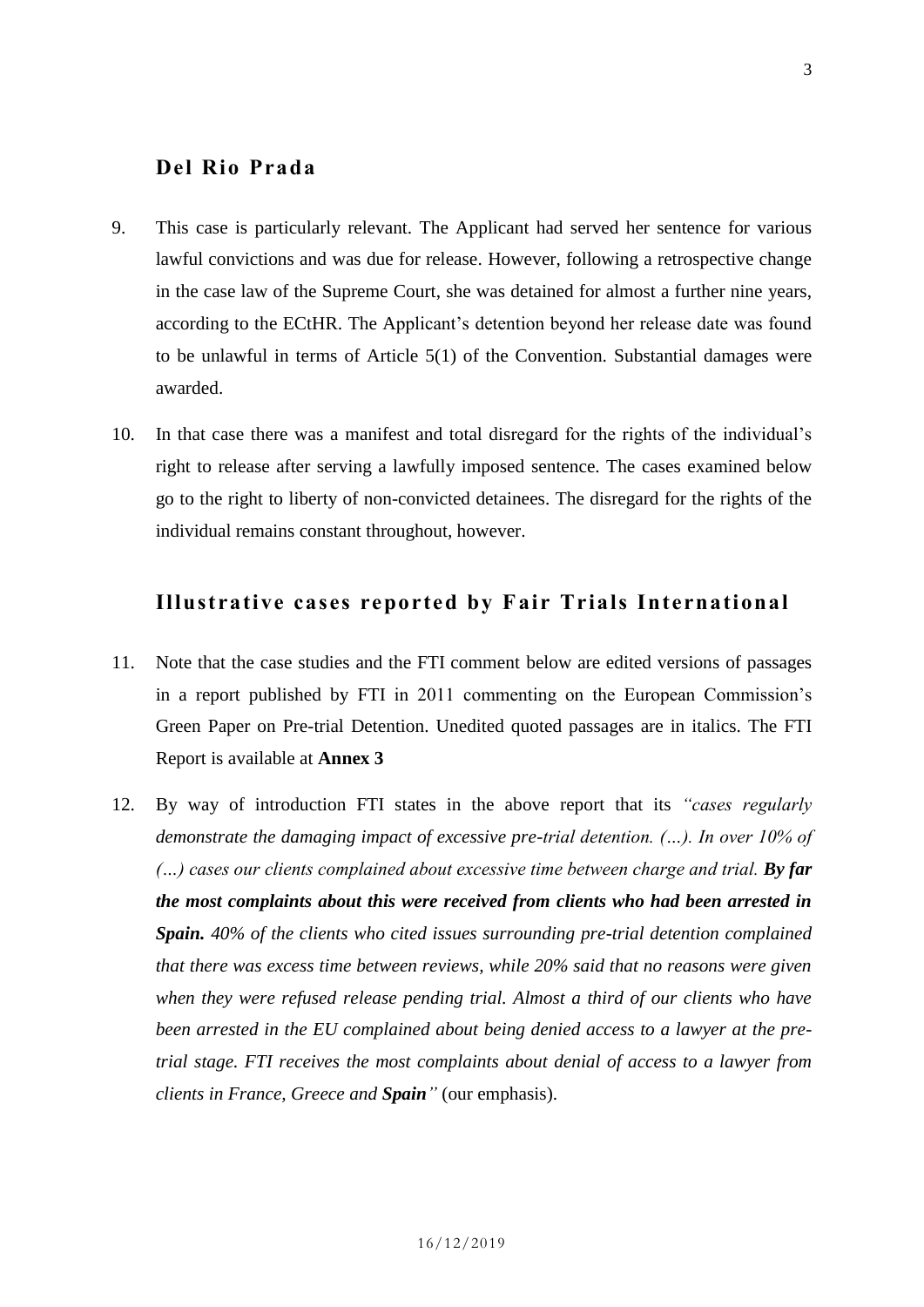# **Anthony Reynolds**

- 13. Anthony Reynolds was arrested in Tenerife in December 2006. Spanish police told him that if he did not admit to drug charges, his wife would be put in prison and their oneyear-old daughter taken into care. Mr Reynolds denies any involvement in drug offences and believes he was targeted for resisting local police extortion.
- 14. Mr Reynold's case was dealt with under the "*secreto de sumario*" regime. This means that a judge imposed secrecy on the investigation. Under this regime defendants and their lawyers are denied access to information regarding the charges or the evidence until just before trial. This results in defendants being denied effective legal assistance during detention, making it impossible to prepare a defence or argue effectively for release pending trial.
- 15. Mr Reynolds was eventually released after spending almost four years in pre-trial detention. Once he was freed, he had to sleep rough as he was not allowed to work or receive benefits. He was acquitted at trial in June 2011.

#### *C o m m e n t*

16. Mr Reynolds was held in detention for four years despite an apparent absence of evidence. It seems that there was no objective need to deny access to the case file. If there was any need it must have been subjective, presumably to hide the lack of evidence and if so it was abusive. In any event detention was imposed without regard to the circumstances of the individual or his family. Nor was there, it seems, any special diligence. In the result Mr Reynold's detention amounted to punishment without trial.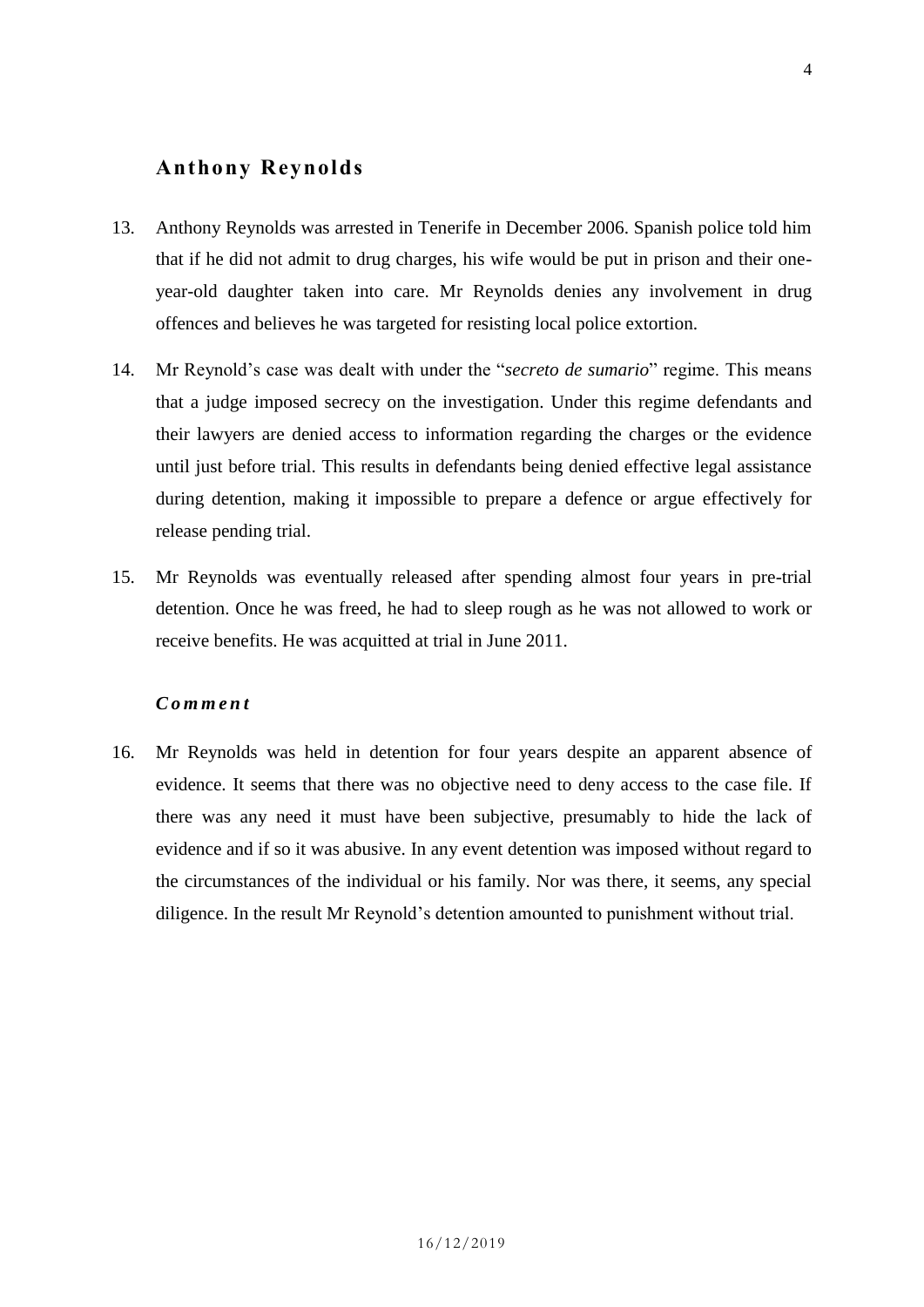### **Mohammed Abadi (not his real name)**

- 17. Mohammed Abadi was arrested in Malaga in 2005 for alleged terrorist activities. Immediately after his arrest, Mr Abadi claims he was taken to a place, where he was stripped naked and humiliated. He was then driven in a car from Malaga to Madrid. During the journey he was interrogated without a lawyer, subjected to verbal abuse from police officers and threatened with a gun. Once in Madrid, Mr Abadi was denied access to a lawyer and consular assistance.
- 18. Over the course of five days he was kept in a cold cell and subjected to sleep deprivation. He was refused water and all food except pork (which he cannot eat for religious reasons). He was interrogated during this period (again with no access to a lawyer) and was frequently beaten. After five days in these conditions Mohammed was brought before a judge at a hearing where he was represented by a court-appointed lawyer. Mr Abadi was not allowed to speak to the lawyer before or after the proceedings. He was then moved to another prison where he spent two years in pre-trial detention. During this time he was again denied legal assistance. Mr Abadi was kept in solitary confinement in a cell without air conditioning or heating.
- 19. When Mr Abadi was finally granted release it was under stringent conditions, including the confiscation of his passport, weekly reporting at a police station in Madrid, and not being allowed to work. He had difficulty finding accommodation. When he did the police raided his lodgings and confiscated his belongings. In 2010, he was acquitted of all charges, apparently on the basis that there was no evidence against him.

#### *C o m m e n t*

20. In this case Mr Abadi was treated as terrorist, although there was no evidence against him. He was mistreated physically. He was denied sustenance. He was denied legal advice and consular assistance. He was deprived of his dignity and harassed. Above all, though, he was denied access to persons who would have noticed the degrading or even inhuman way in which he was being treated. Thus the first violation was his being held incommunicado. Had the incommunicado regime not applied the other violations would not have been possible or would have been exposed. This case suggests, in conclusion,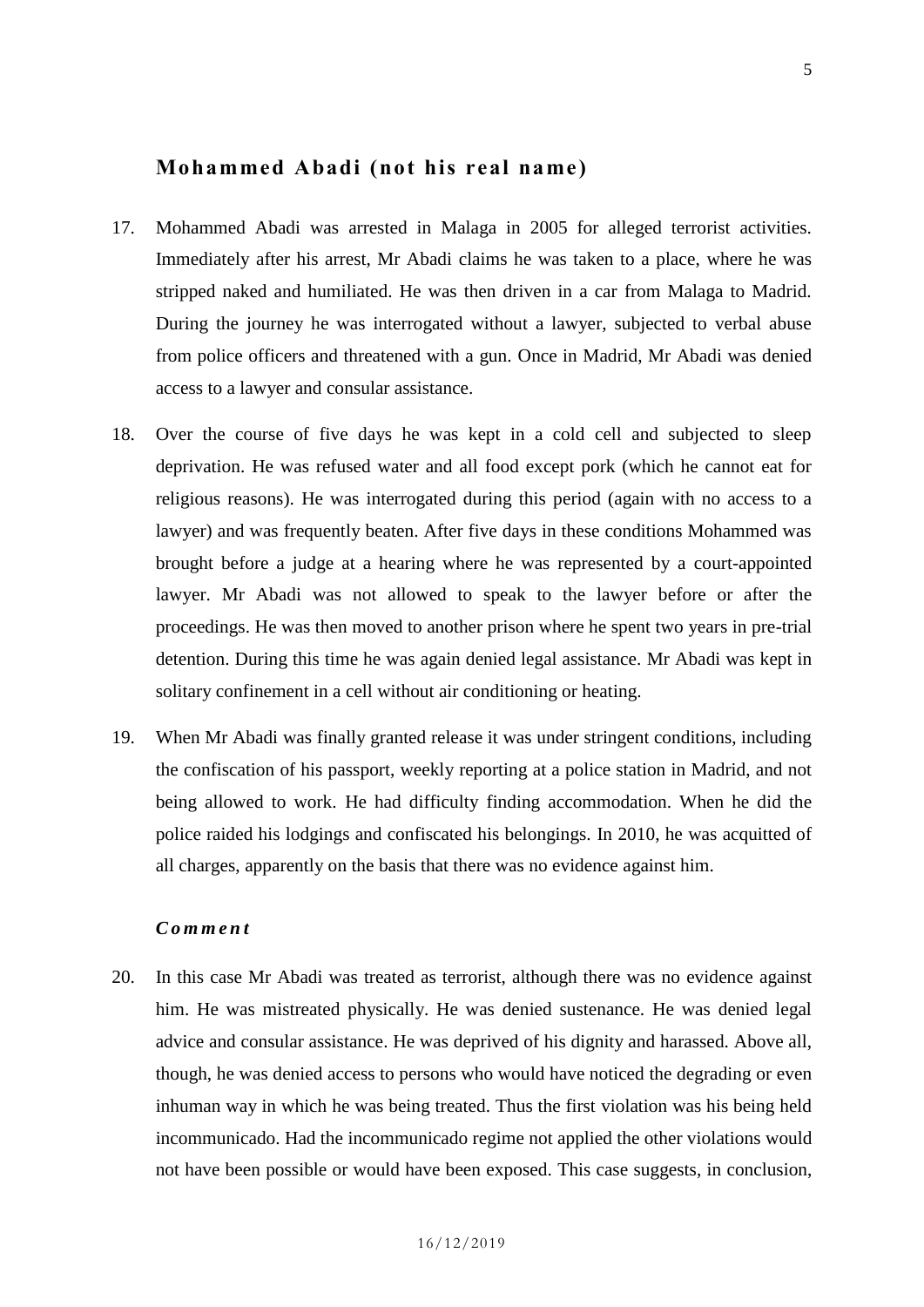that detention rights in Spain in general are fragile, incommunicado being a marker of more widespread violations of detention rights.

# **Summary of Pre -trial Detention in Spain in the FTI Report**

#### 21. FTI concludes on Spain as follows:

*"The maximum period of pre-trial detention in Spain is four years. Practitioners report that decisions on pre-trial detention are generally taken without a full consideration of whether detention is proportionate. (…). Defendants facing serious charges, such as terrorism, can be held in incommunicado detention. Under this regime, the defendant can be held for up to 13 days during which certain fundamental rights are severely curtailed: no visits or communication with the outside world; no right to notify family or friends of detention or whereabouts; no right to choose own lawyer or have meaningful communication with state-appointed lawyer during the incommunicado period. In 2008 the International Commission of Jurists noted that 'Prolonged incommunicado detention can itself amount to torture or cruel, inhuman or degrading treatment.' Another feature of Spanish pre-trial detention includes the use of secret legal proceedings, or "secreto de sumario", which severely restricts access to the details of the case, including the charges and evidence in the case until up to 10 days before the closing of the investigative phase"* (our emphasis)*.*

### **A further illustrative case : The Kokorev Family**

22. Spain requested the extradition from Panama of Vladimir, Yulia and Igor Kokorev, (father, mother and son respectively) in 2015 on a vaguely worded suspicion of moneylaundering. They did not resist extradition. However, they did not waive their right to protection from self-incrimination, nor did they waive their protection under the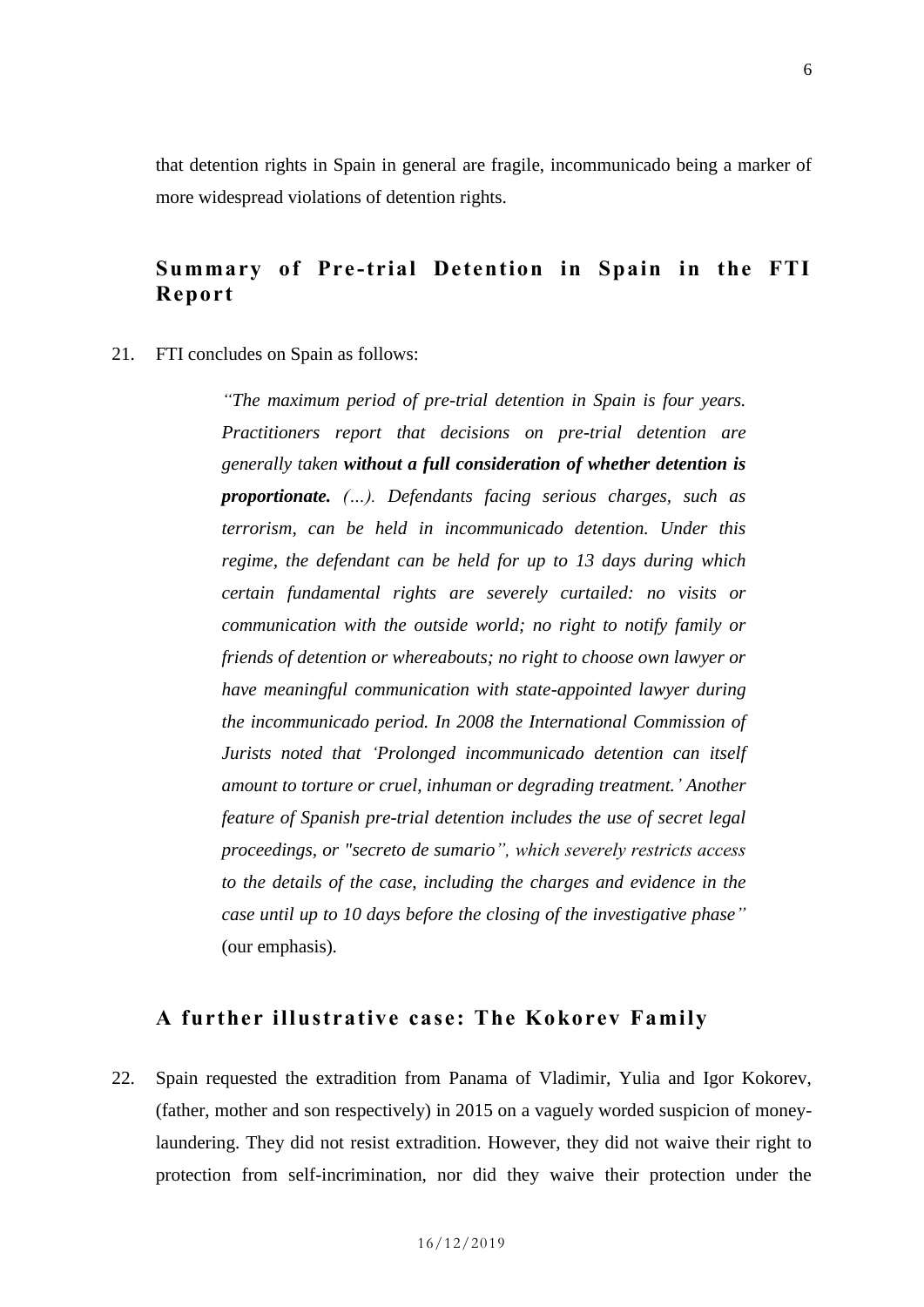specialty principle. They were held for two years in pre-trial detention, although the duration of their respective detentions varied. No formal charges were laid, nor could they be laid because there was no evidence that the Kokorevs had handled illicitly generated money. Towards the end of these two years detention was extended for a further two years, still in the absence of a formal charge and of evidence of a predicate crime. On appeal this was commuted to territorial confinement which restricted the family to Gran Canaria and required them to report weekly to the local court. This confinement is ongoing and no charges have been brought.

- 23. For much of their incarceration the Kokorevs were unable to see the case file as it was subjected to the *secreto de sumario*. This prevented them from contesting their detention effectively.
- 24. All three were detained under a special regime for particularly dangerous criminals, initially designed for convicted terrorists (FIES), although they were not convicted and none of them even had a criminal record.
- 25. This FIES status meant frequent changes of cell, the use of mechanical restraints when being moved, restricted visits and allowing the prison administration to monitor and record without judicial authorisation all of their communications and visits. They were also denied the benefit of European Prison Rules, such as the right to be detained separately from convicted prisoners. Day release was not available. Contact between the family was also severely restricted. Bail was refused. Alternatives to incarceration were not considered or offered. Articles 3 and 5 ECHR seem to have been violated.
- 26. The absence of a predicate offence meant that the facts as alleged to ensure extradition did not describe a criminal offence in Spain. This meant that there was, under the ECHR, no "*reasonable suspicion*" to justify the family's detention. Furthermore, the authorities failed to act with the "*special diligence*" which is required under the ECHR for detainees, so that where there is detention, cases are brought forward with a sense of urgency. Instead, the family was left to languish in prison, rather than being brought to trial and would have languished for a further two years had the Appeal Court not ordered confinement instead.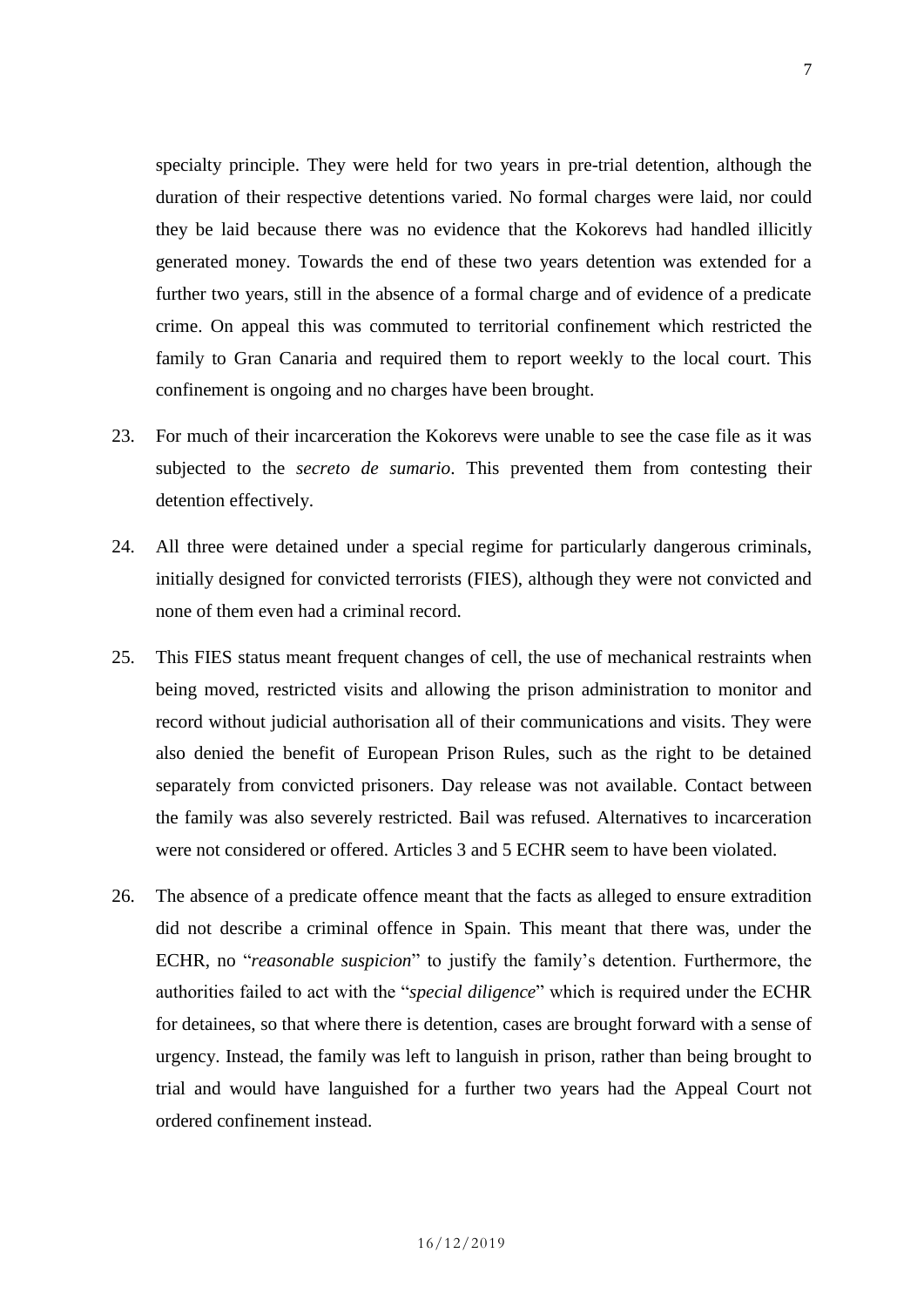- 27. The question has to be asked why the family was held so long in prison. No attempt was made to bring the case to trial. In the absence of evidence they should have been released, but the prosecution wanted instead to have them detained for the maximum of four years. It may tentatively be concluded that one purpose of the incarceration was to induce a waiver of the protection against self-incrimination. Another purpose might simply have been to punish the family, because the authorities deemed them guilty and believed that the fatal impediments to a trial should not result in an absence of punishment.
- 28. Whatever the purpose, though, the fact is that the family's rights as detainees were simply disregarded across the board and that the presumption of innocence was not applied. Such a wholescale denial of rights in this one single case indicates that the protection of detention and other related rights in Spain is defective **(Annex 4).**

# **Conclusion and submission**

- 29. Concern has been expressed for a long time about pre-trial detention in Spain, most recently in Opinion 6/2019 of the UN Working Group on Arbitrary Detention of 27 May 2019 concerning the detention of certain Catalan politicians, which the Working Group found to be arbitrary. The cases summarised here do not, therefore, seem to be isolated examples of system failure. On the contrary they seem to be representative of an ingrained and systemic problem, especially when read in conjunction with the ECtHR case law listed and partially discussed above. The problem is much wider than incommunicado detention.
- 30. In the light of the foregoing it is submitted that Spain should be called upon to:
	- i) repeal the law on incommunicado detention;
	- ii) cease holding detainees without formal charge;
	- iii) make much more extensive use of alternatives to prison detention;
	- iv) cease using the FIES classification for non-dangerous inmates;
	- v) abolish the *secreto de sumario*;